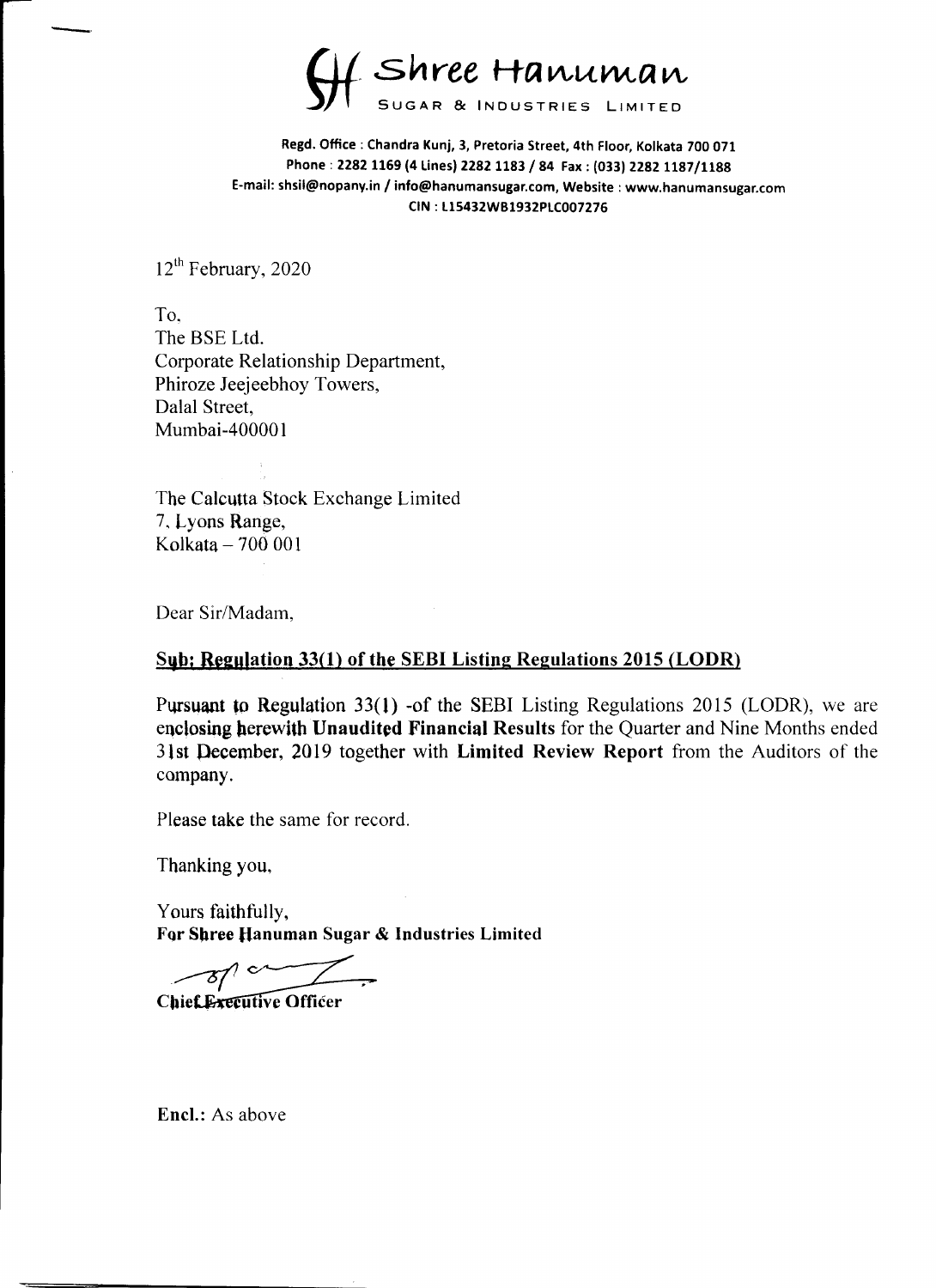Regd. Office : Chandra Kunj, 3, Pretoria Street, 4th Floor, Kolkata 700 071 Phone : 2282 1169 (4 Lines) 2282 1183 / 84 Fax : (033) 2282 1187/1188 E-mail: shsil@nopany.in / info@hanumansugar.com, Website : www.hanumansugar.com CIN : L15432WB1932PLC007276 Unaudited Financial Results for the quarter and Unaudited Financial Results for the quarter and Unaudited Financial Results for the quarter and the matter of the matter of the dual of the dual of the dual of the dual of th Sugare & I

Shree Hanuman SUGAR & INDUSTRIES LIMITED

|              | Unaudited Financial Results for the quarter and nine months ended 31st December, 2019 |                       |                    |
|--------------|---------------------------------------------------------------------------------------|-----------------------|--------------------|
| <b>PARTI</b> |                                                                                       |                       | <b>Rs. in Lacs</b> |
|              | <b>3 Months ended</b>                                                                 | <b>9 Months ended</b> | Year ended         |

- The Company operates in two segment- sugar & construction. Hence segment reporting under IND AS 108 is enclosed.
- 3 Sugar is a seasonal industry where crushing normally takes place during the period between November and April, while sales are distributed throughout the year. As such, the above quarterly results are not indicative of the likely results for the year.  $\vert \cdot \vert$ 
	-

|   | St Shree Hanuman<br>Regd. Office: Chandra Kunj, 3, Pretoria Street, 4th Floor, Kolkata 700 071                         |                  |                                     |                  |                           |                           |                          |
|---|------------------------------------------------------------------------------------------------------------------------|------------------|-------------------------------------|------------------|---------------------------|---------------------------|--------------------------|
|   |                                                                                                                        |                  |                                     |                  |                           |                           |                          |
|   | Phone: 2282 1169 (4 Lines) 2282 1183 / 84 Fax: (033) 2282 1187/1188                                                    |                  |                                     |                  |                           |                           |                          |
|   | E-mail: shsil@nopany.in / info@hanumansugar.com, Website : www.hanumansugar.com                                        |                  |                                     |                  |                           |                           |                          |
|   |                                                                                                                        |                  | CIN: L15432WB1932PLC007276          |                  |                           |                           |                          |
|   |                                                                                                                        |                  |                                     |                  |                           |                           |                          |
|   | Unaudited Financial Results for the quarter and nine months ended 31st December, 2019                                  |                  |                                     |                  |                           |                           |                          |
|   | <b>PARTI</b>                                                                                                           |                  |                                     |                  |                           |                           | <b>Rs. in Lacs</b>       |
|   |                                                                                                                        | 31.12.2019       | <b>3 Months ended</b><br>30.09.2019 | 31.12.2018       |                           | <b>9 Months ended</b>     | Year ended<br>31.03.2019 |
|   | (Refer Notes below)                                                                                                    | (Unaudited)      | (Unaudited)                         | (Unaudited)      | 31.12.2019<br>(Unaudited) | 31.12.2018<br>(Unaudited) | (Audited)                |
|   | <b>Income from Operations</b><br>(a) Net Sales/Income from Operations                                                  |                  |                                     |                  |                           |                           |                          |
|   | (b) Other Operating Income<br>Total revenue from Operations [1(a) + 1(b)]                                              |                  |                                     |                  |                           |                           |                          |
|   | <b>Other Income</b><br>Total Income (1+2)                                                                              |                  | 4.28<br>4.28                        |                  | 4.28<br>4.28              | 41.57<br>41.57            | 129.23<br>129.23         |
|   | <b>Expenses</b><br>(a) Cost of Materials Consumed                                                                      |                  |                                     |                  |                           |                           |                          |
|   | (b) Purchases of stock-in-trade                                                                                        |                  |                                     |                  |                           |                           |                          |
|   | c) Changes in Inventories of finished goods,<br>work-in-progress and stock-in-trade                                    |                  |                                     |                  |                           | 4.56                      | 4.56                     |
|   | d) Employee benefits expenses<br>(e) Finance Costs                                                                     | 10.16            | 13.27                               | 9.83             | 47.44                     | 36.86                     | 113.41                   |
|   | (f) Other expenses<br>Total Expenses [4(a) + 4(f)]                                                                     | 9.92<br>20.08    | 9.67<br>22.94                       | 11.7<br>21.53    | 34.39<br>81.83            | 78.65<br>120.07           | 90.73                    |
|   | 5   Profit/(Loss) before exceptional items and<br>6 Exceptional Item                                                   | (20.08)          | (18.66)                             | (21.53)          | 77.55                     | (78.50)                   | 208.70<br>(79.47)        |
| 8 | $ Profit(Loss) before tax (5-6)$<br>Tax expense                                                                        | (20.08)          | (18.66)                             | (21.53)          | (77.55)                   | (78.50)                   | (79.47)                  |
|   | 9   Net Profit/(Loss) for the period from                                                                              | (20.08)          | (18.66)                             | (21.53)          | (77.55)                   | (78.50)                   | (79.47)                  |
|   | <b>continuing Operation (7-8)</b><br>10   Profit (loss) from discontinued operations before                            |                  |                                     |                  |                           |                           |                          |
|   | 11 Tax expense of discontinued operations<br>12   Net profit (loss) from discontinued operation                        |                  |                                     |                  |                           |                           |                          |
|   | 13   Total profit (loss) for period (9+12)                                                                             | (20.08)          | (18.66)                             | (21.53)          | (77.55)                   | (78.50)                   | (79.47)                  |
|   | $14$ Other comprehensive income net of taxes<br>Total Comprehensive Income for the period                              |                  |                                     |                  |                           |                           |                          |
|   | $\frac{1}{4}$ 15 $\left $ (13+14) (Comprising Profit//Loss) and othe<br>Paid-up equity share capital (Equity Shares of | 0.850.001        | 1,850.00                            | .850.00          | 1,850.00                  | $1,850.00\vert$           | ,850.00                  |
|   | $ Rs. 10/-$ each $ $<br>16   Reserves excluding Revaluation Reserves                                                   |                  |                                     |                  |                           |                           | 6,311.64                 |
|   | 17. Earnings per share (before extraordinary items)  <br>$ $ (of Rs. 10/- each) (not annualised):                      |                  |                                     |                  |                           |                           |                          |
|   | I(a) Basic l<br>$(6)$ Diluted                                                                                          | (0.11)<br>(0.11) | (0.10)<br>(0.10)                    | (0.12)<br>(0.12) | (0.42)<br>(0.42)          | (0.42)<br>(0.42)          | (0.43)<br>(0.43)         |
|   | 17. Earnings per share (after extraordinary items)                                                                     |                  |                                     |                  |                           |                           |                          |
|   |                                                                                                                        |                  |                                     |                  |                           |                           |                          |
|   | ii $ $ (of Rs. 10/- each) (not annualised):<br>(a) Basic<br>$($ b) Diluted                                             | (0.11)<br>(0.11) | (0.10)<br><u>(0.10) </u>            | (0.12)<br>(0.12) | (0.42)                    | (0.42)                    | (0.43)                   |

Kolkata  $\sqrt{5/2}$ Xecutive Officer'  $\frac{1}{\sqrt{2}}$ 

 $\langle \sigma_{\rm{eff}} \rangle$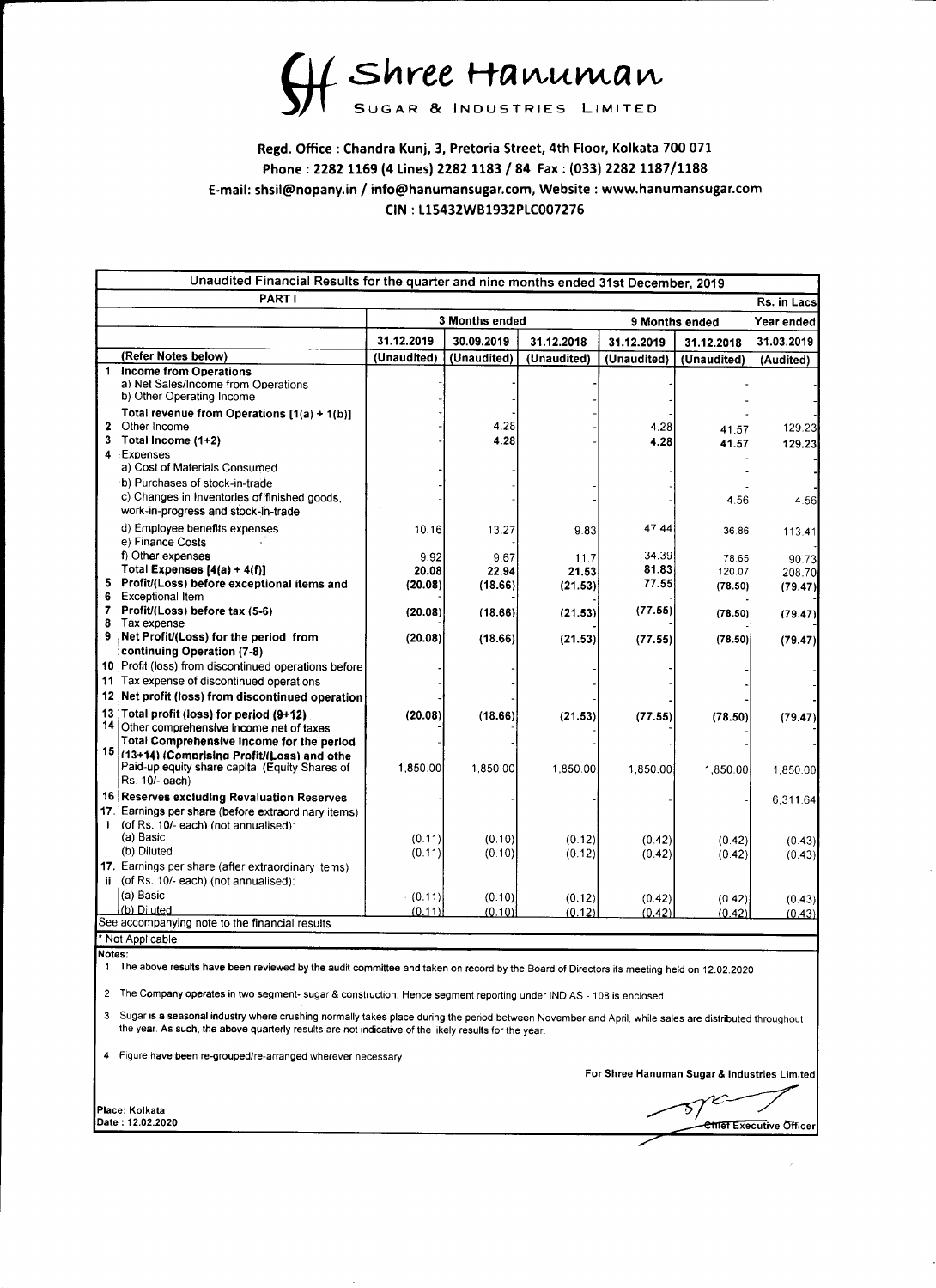Shree Hanuman SUGAR & INDUSTRIES LIMITED

Regd. Office : Chandra Kunj, 3, Pretoria Street, 4th Floor, Kolkata 700 071 Phone : 2282 1169 (4 Lines) 2282 1183 / 84 Fax : (033) 2282 1187/1188 E-mail: shsil@nopany.in / info@hanumansugar.com, Website : www.hanumansugar.com CIN : £15432WB1932PLC007276

Unaudited Segment wise reporting of Revenue, Results and Capital Employed for the quarter and nine months ended 31st December, 2019

| 3 Months<br>ended | 9 Months<br>ended | Year ended |
|-------------------|-------------------|------------|

|                                                                                                  |                                     | 3 MONTUS engeg                                                  |                                     |                | <b>A</b> MOUTURE SURFOR<br>31.12.2018        | rear ended                         |  |
|--------------------------------------------------------------------------------------------------|-------------------------------------|-----------------------------------------------------------------|-------------------------------------|----------------|----------------------------------------------|------------------------------------|--|
| <b>Particulars</b>                                                                               | 31.12.2019                          | 30.09.2019                                                      | 31.12.2018                          | 31.12.2019     |                                              | 31.03.2019                         |  |
|                                                                                                  | (Unaudited)                         | (Unaudited)                                                     | (Unaudited)                         | (Unaudited)    | (Unaudited)                                  | (Audited)                          |  |
| <b>Segment Revenue</b><br>(Net Sale/Income from each segment)                                    |                                     |                                                                 |                                     |                |                                              |                                    |  |
| (a) Segment - Sugar                                                                              | $\overline{\phantom{0}}$            | $\blacksquare$                                                  | $\blacksquare$                      | $\sim$         | $\sim$                                       | $\sim$                             |  |
| (b) Segment - Construction                                                                       | $\overline{\phantom{a}}$            | $\overline{\phantom{0}}$                                        | -                                   | $\sim$         | $\overline{\phantom{a}}$                     | $\blacksquare$                     |  |
| (C) Others                                                                                       | $\overline{\phantom{0}}$            | 4.28                                                            | $\overline{\phantom{0}}$            | 4.28           | 41.57                                        | 129.23                             |  |
| Less: Inter Segment Revenue                                                                      |                                     | $\overline{\phantom{a}}$<br>4.28                                |                                     | 4.28           | $\overline{\phantom{0}}$<br>41.57            | $\overline{\phantom{a}}$<br>129.23 |  |
| <b>Net Sales/Income from Operations</b>                                                          |                                     |                                                                 |                                     |                |                                              |                                    |  |
| 2. Segment Results<br>Profit/(Loss) before tax & interest &<br>depreciation<br>from each Segment |                                     |                                                                 |                                     |                |                                              |                                    |  |
|                                                                                                  |                                     |                                                                 |                                     |                |                                              |                                    |  |
| (a) Segment - Sugar<br>(b) Segment - Construction<br>(C)<br><b>Others</b>                        | (20.08)                             | (18.66)                                                         | (21.53)                             | (77.55)        | (78.50)                                      | (79.47)                            |  |
|                                                                                                  | $\sim$                              | $\sim$                                                          | $\sim$                              | $\sim$         | $\overline{\phantom{0}}$                     |                                    |  |
| <b>ILess: Finance Costs</b>                                                                      |                                     | $\overline{\phantom{a}}$                                        | $\overline{\phantom{0}}$            | $\blacksquare$ | $\overline{\phantom{0}}$                     |                                    |  |
| Less: Depreciation and amortisation expenses                                                     |                                     | $\overline{\phantom{0}}$                                        |                                     |                | $\blacksquare$                               |                                    |  |
| Add: Finance Income                                                                              |                                     |                                                                 |                                     |                | $\overline{\phantom{0}}$                     |                                    |  |
| Total Profit/(Loss) before tax<br>Less: Tax                                                      | $\overline{\phantom{0}}$<br>(20.08) | $\overline{\phantom{a}}$<br>(18.66)<br>$\overline{\phantom{0}}$ | (21.53)<br>$\overline{\phantom{0}}$ | (77.55)        | $\blacksquare$<br>(78.50)                    | (79.47)                            |  |
| Total Profit after tax                                                                           | (20.08)                             | (18.66)                                                         | (21.53)                             | (77.55)        | (78.50)                                      | (79.47)                            |  |
| 3. Capital Employed<br>(Segment Assets - Segment Liabilities)                                    |                                     |                                                                 |                                     |                |                                              |                                    |  |
|                                                                                                  |                                     |                                                                 |                                     |                |                                              |                                    |  |
| (a) Segment - Sugar                                                                              | 7,560.80                            | 7,580.89                                                        | 7639.33                             | 7,560.80       | 7639.33                                      | 7,638.36                           |  |
| (b) Segment - Construction                                                                       | 966.83                              | 966.83                                                          | 966.83                              | 966.83         | 966.83                                       | 966.83                             |  |
| Total                                                                                            | 8527.63                             | 8547.72                                                         | 8606.16                             | 8527.63        | 8606.16                                      | 8,605.19                           |  |
|                                                                                                  |                                     |                                                                 |                                     |                |                                              |                                    |  |
|                                                                                                  |                                     |                                                                 |                                     |                |                                              |                                    |  |
|                                                                                                  |                                     |                                                                 |                                     |                | For Shree Hanuman Sugar & Industries Limited |                                    |  |
| <b>Place: Kolkata</b>                                                                            |                                     |                                                                 |                                     |                |                                              |                                    |  |

## For Shree Hanuman Sugar & Industries Limited